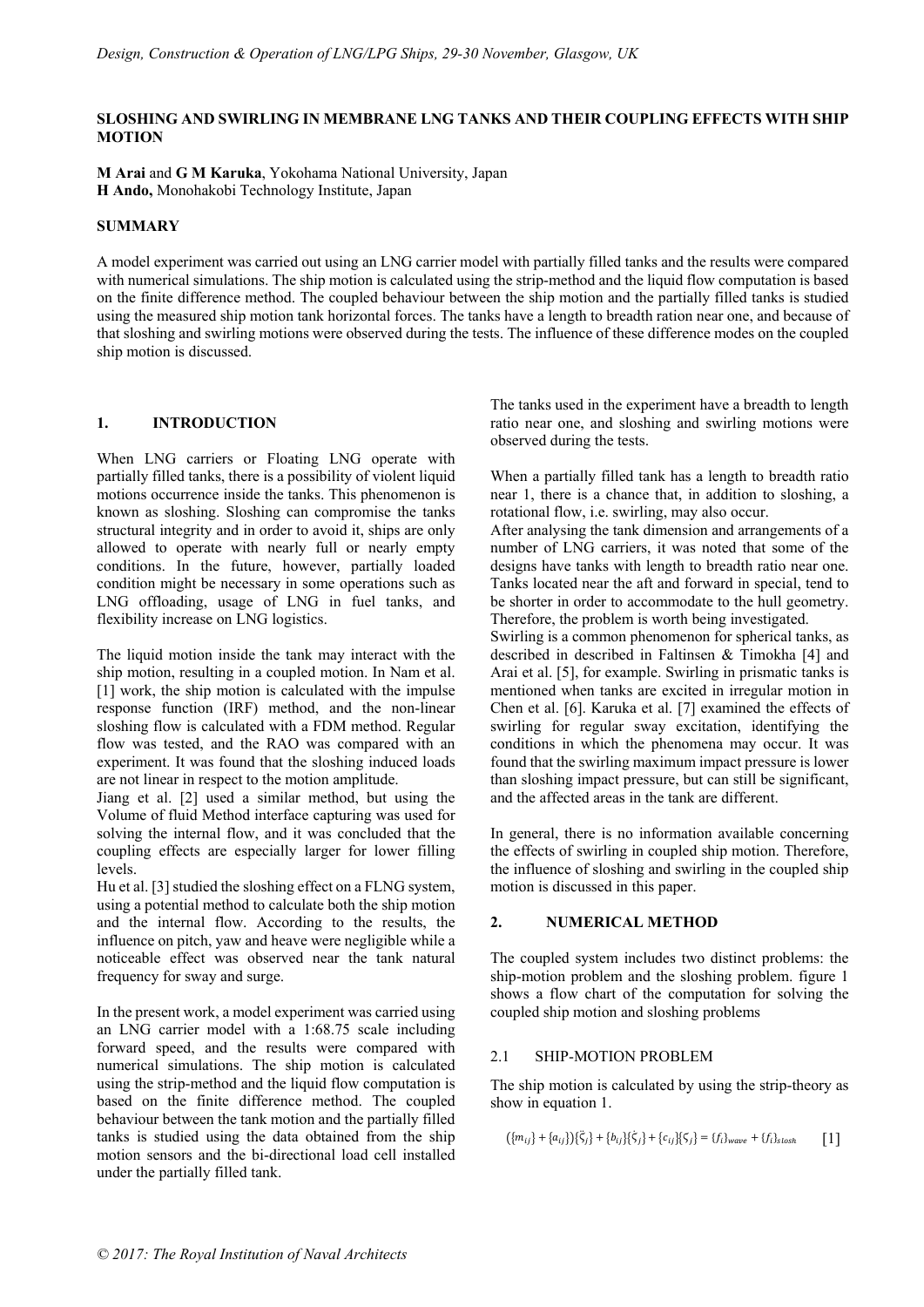Where  $\zeta_i =$ ship motions (1-surge,2-sway,3-heave,4roll,5-pitch,6-yaw); m<sub>ij</sub>= mass or moment of inertia;  $a_{ij}$  = added mass;  $b_{ij}$  = damping coefficients;  $c_{ij}$  = restoring coefficients; *fwave* =wave exciting force.

- $m_{ij}$  is the mass of the ship without liquid
- The center of gravity is calculated for the ship without liquid
- For the restoring coefficient of rolling c<sub>44</sub>
- $c_{44} = m'g$ . *GM*, where *GM* is the metacentric height for the ship hull without liquid, m' is the total mass including the ship and the liquid

The hydrodynamics forces and coefficients were calculated using the Strip Method. At each section of the ship, the two-dimensional radiation and diffraction problems were solved in the frequency domain by using the Boundary Element Method.

Because of the nonlinearity of the sloshing flow, the simulations are carried out in time domain. The Newmarkbeta method has been employed to solve equation 1 in the time domain.



Figure 1: coupling program flowchart.

## 2.2 THE SLOSHING PROBLEM

The numerical method used in the analysis of sloshing was based on the finite difference technique. The numerical method is outlined below.

### 2.2 (a) Governing Equations

 A coordinate system *o-xyz* fixed to the moving tank was adopted. Assuming an incompressible and inviscid fluid, the equations governing the liquid cargo motion inside the tank are the mass continuity equation

$$
\frac{\partial u}{\partial x} + \frac{\partial v}{\partial y} + \frac{\partial w}{\partial z} = 0
$$
 [2]

and Euler's equations of motion:

$$
\frac{\partial u}{\partial t} + u \frac{\partial u}{\partial x} + v \frac{\partial u}{\partial y} + w \frac{\partial u}{\partial z} = -\frac{\partial p}{\rho \partial x} + \frac{f_x}{\rho}
$$

$$
\frac{\partial v}{\partial t} + u \frac{\partial v}{\partial x} + v \frac{\partial v}{\partial y} + w \frac{\partial v}{\partial z} = -\frac{\partial p}{\rho \partial y} + \frac{f_y}{\rho}
$$
[3]

$$
\frac{\partial w}{\partial t} + u \frac{\partial w}{\partial x} + v \frac{\partial w}{\partial y} + w \frac{\partial w}{\partial z} = -\frac{\partial p}{\rho \partial z} + \frac{f_z}{\rho}
$$

Where

*u, v, w*: velocity components with respect to the coordinates fixed to the tank;

 $f_x, f_y$  and  $f_z$ : *x*, *y* and *z* components of external forces, *p*: pressure,

*ρ*: density of the liquid.

The exciting motion of the tank is taken into account by the external forces  $f_x$ ,  $f_y$  and  $f_z$  in the motion equations.

### 2.2 (b) Finite Difference Approximation

 To reduce the computational time and to simplify the numerical method, a staggered mesh system with constant grid spacing *Δx*, *Δy* and *Δ*z in the *x*, *y* and *z* directions was used. The variables *u, v* and *w* were evaluated at the cell faces, while p was evaluated at the center of the grid cells. Once the initial conditions of the problem were applied, the velocities  $u$ ,  $v$  and  $w$  were estimated for the next time step by using the motion equations. The variables u, v, w and p were iteratively adjusted to satisfy the continuity equation and boundary conditions. Details can be found in Arai et al. [8] and Cheng et al. [9].

#### 2.2 (c) Rigid wall

 Rigid boundaries are modelled by setting zero normal velocity on the wall. Free-slip with the assumption of inviscid was used.

#### 2.2 (d) Free Surface

 The position of the free surface was evaluated by using a height function *h*, whose value was updated at every time step by applying the kinematic condition:

$$
\frac{\partial h}{\partial t} + u \frac{\partial h}{\partial x} + v \frac{\partial h}{\partial y} = w \tag{4}
$$

where  $h=h(t,x,y)$  is the height of the free surface measured from the tank bottom and is a function of *t, x* and *y*. The atmospheric pressure *patm* is set at the free surface location.

## 2.2 (d) Impact on tank ceiling

 To achieve a stable assessment of the impact pressure at the tank ceiling, a transition of the boundary condition from a free surface to a rigid wall proposed by Arai et al. [8] is considered. A detailed explanation of this condition can also be found in Cheng et al. [9].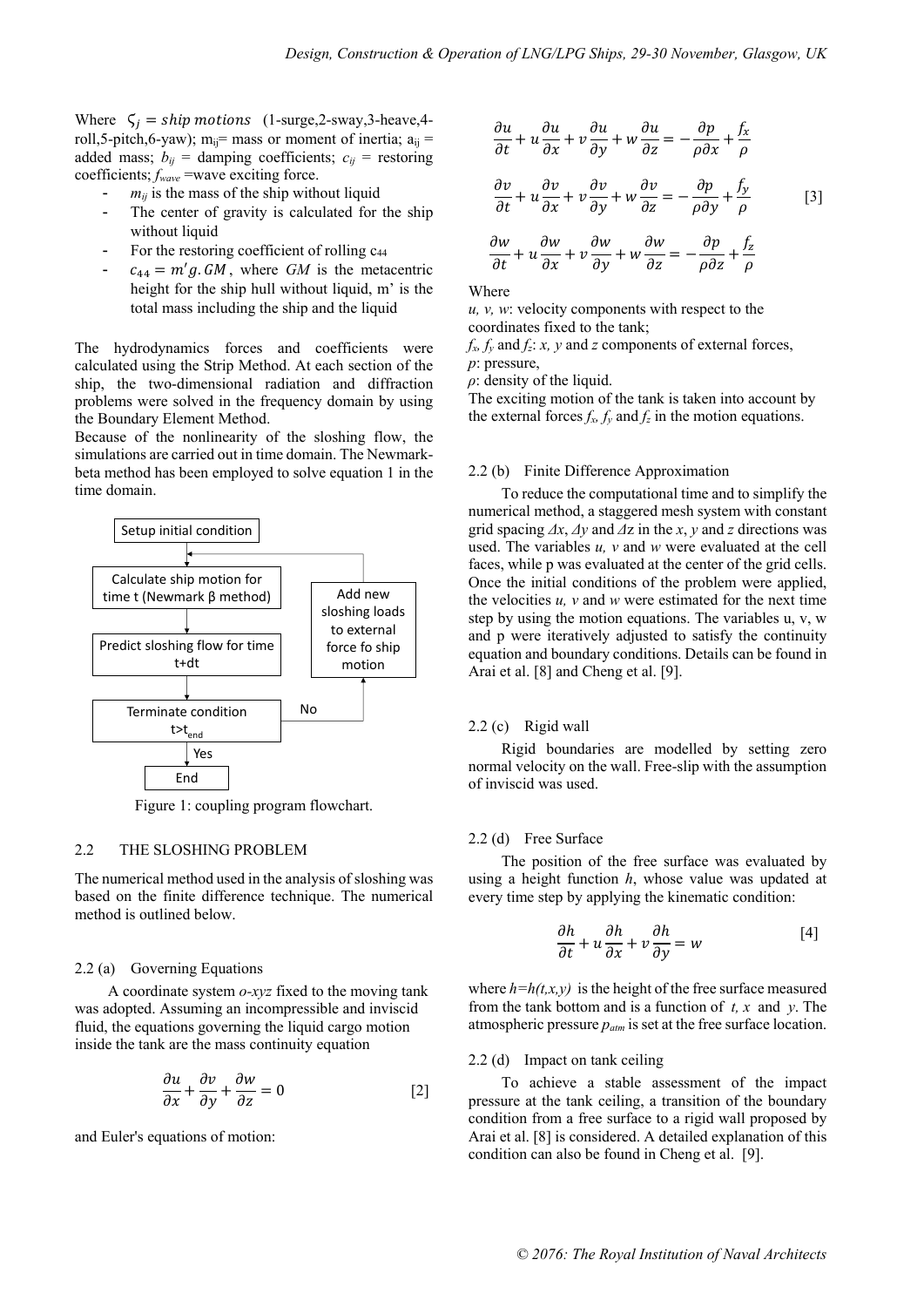# **3. EXPERIMENTAL SETUP**

# 3.1 INTRODUCTION

An experiment was carried out at NMRI (National Maritime Research Institute) in Japan in December 2016. The goal of the experiment was to investigate the coupled behaviour of an LNG ship model and prismatic tanks filled with liquid. The ship motion and the tank internal forces were measured.

The scale between the reference ship and the model ship is 1:68.75. The force was measure though a force load cell that could measure the force in the transverse and longitudinal directions. The load cell was installed on the forward tank. Heave, sway and surge were measured by accelerometers and roll, pitch and yaw by gyroscopes.



(a) LNG carrier model



(b) Tank model

Figure 2: Pictures of the model ship and model tank.

# 3.2 SHIP MODEL DESCRIPTION

The model ship was designed bases on a reference LNG carrier. The LNG carrier was slightly modified for practical purposes and scaled to the model size. The model dimensions are described in table 1.

| Table 1. Model ship properties. |                      |     |  |
|---------------------------------|----------------------|-----|--|
| <b>MODEL MAIN DIMENSIONS</b>    |                      |     |  |
| Lpp                             | $\lceil m \rceil$    | 4.0 |  |
| B                               | $\lceil m \rceil$    | 0.6 |  |
| D                               | $\lceil m \rceil$    | 0.3 |  |
| $T(50\%)$                       | $\lceil m \rceil$    | 0.1 |  |
| ROTATION CENTER POSITION        |                      |     |  |
| $X_c$                           | [from AP,m]          | 1.9 |  |
| Уc                              | [from center line,m] | 0.0 |  |
| $Z_{c}$                         | [from keel.m]        | 0.1 |  |

 $T$  1: Model ship properties.

## 3.3 TANK DESCRIPTION

In the ship used as reference, four LNG tanks are used. However, for practical purposes, water was used instead of LNG in the experiment. Since the water density is approximately twice as heavy as LNG, the number of the tanks was reduced from four to two in order to preserve the cargo weight between the real and the model scale. The tank dimensions are described in table 2 and figure 3. Liquid and solid tests were performed to compare the liquid effect on the ship motion. The liquid mass for each tank is  $35.85$ kg and  $60.93$ kg for the  $30\%$  and  $50\%$  filling levels, respectively.

In table 3, the model ship properties are described in the solid condition and in the liquid condition.

| Table 2: Tank properties. |  |
|---------------------------|--|
|---------------------------|--|

| <b>TANK DIMENSIONS</b>                     |                      |        |        |  |
|--------------------------------------------|----------------------|--------|--------|--|
| Length                                     |                      | [m]    | 0.565  |  |
| Width                                      |                      | [m]    | 0.554  |  |
| Depth                                      |                      | [m]    | 0.400  |  |
| Bottom chamfer height                      |                      | [m]    | 0.056  |  |
| Top chamfer height                         |                      | [m]    | 0.121  |  |
| <b>TANK CENTER POSITION</b>                |                      | Tank 1 | Tank 2 |  |
| x                                          | [from AP,m]          | 2.69   | 1.35   |  |
| ٧                                          | [from center line,m] | 0.00   | 0.00   |  |
| z                                          | [from keel,m]        | 0.29   | 0.29   |  |
| ---<br>$\cdots$ $\cdots$ $\cdots$ $\cdots$ |                      |        |        |  |

\*the distance from the keel to t he tank internal bottom is 0.079m

| <b>SOLID CONDITION</b>  |                   | 30%      | 50%      |
|-------------------------|-------------------|----------|----------|
| Δ                       | [kg]              | 287.310  | 337.470  |
| <b>DRAFT</b>            | $\lceil m \rceil$ | 0.152    | 0.176    |
| DRAFT AP                | $\lceil m \rceil$ | 0.159    | 0.176    |
| <b>DRAFT FWD</b>        | $\lceil m \rceil$ | 0.148    | 0.176    |
| $GM_t$                  | $\lceil m \rceil$ | 0.147    | 0.120    |
| KG                      | $\lceil m \rceil$ | 0.162    | 0.174    |
| $R_{xx}$                | $\lceil m \rceil$ | 0.202    | 0.197    |
| $R_{yy}$                | $\lceil m \rceil$ | 0.933    | 0.905    |
| <b>LIQUID CONDITION</b> |                   | 50% case | 30% case |
| Δ                       | [kg]              | 287.310  | 337.470  |
| <b>DRAFT</b>            | $\lceil m \rceil$ | 0.152    | 0.176    |
| <b>DRAFT AP</b>         | $\lceil m \rceil$ | 0.159    | 0.176    |
| <b>DRAFT FWD</b>        | $\lceil m \rceil$ | 0.148    | 0.176    |
| $GM_t$                  | $\lceil m \rceil$ | 0.147    | 0.120    |
| KG                      | $\lceil m \rceil$ | 0.162    | 0.174    |
| $R_{xx}$                | $\lceil m \rceil$ | 0.213    | 0.215    |
| $R_{yy}$                | $\lceil m \rceil$ | 1.006    | 1.000    |
| $R_{zz}$                | $\lceil m \rceil$ | 1.000    | 0.997    |

#### Table 3: Test conditions.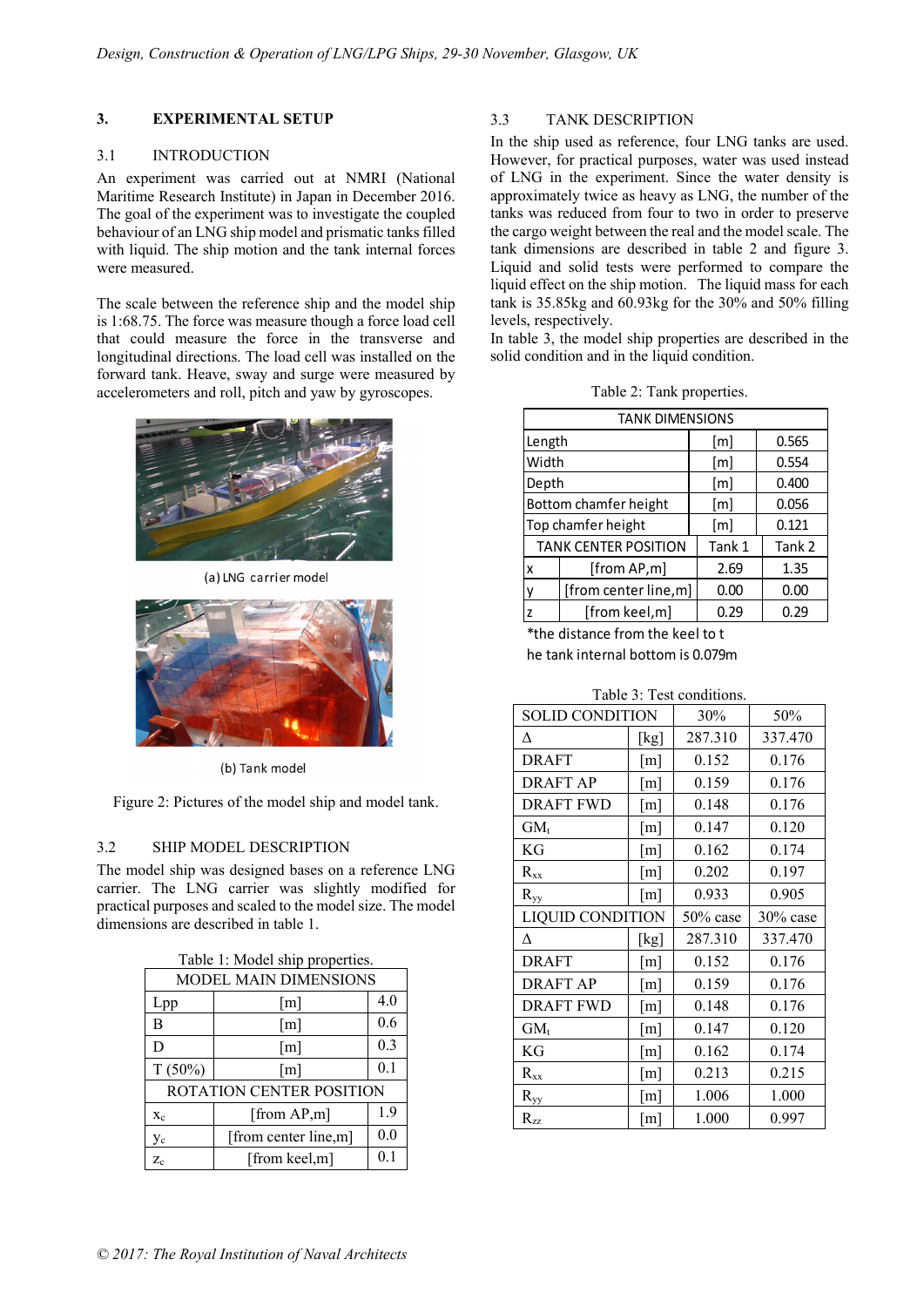

(b) Tank dimension

Figure3: Tank dimension and positioning

#### 3.4 TEST CASES

Regular wave excitation was carried out including two filling levels: 30% and 50; two cargo states: solid and liquid; for a 90deg incident wave. For all cases, the ship had an advance speed of 1.117m/s. The incident wave amplitude is constant at 4cm.The first mode of the natural frequency  $f_l$  was estimated by a linear theory suggested by Abramson et al. [10] for rectangular shaped tanks in equation 4. The estimations are shown in table 4.

$$
f_1 z \frac{\sqrt{\left(\frac{g\pi}{B_t}\right) \tanh\left(\frac{\pi h}{B_t}\right)}}{2\pi} \tag{1}
$$

Table 4: natural periods

|         | Tank             | Tank               |
|---------|------------------|--------------------|
| Filling | Transverse $T_1$ | Longitudinal $T_1$ |
| level   | l S l            | ls.                |
| 30%     | 1.094            | 1 1 1 3            |
| 50%     | 0 934            | 0 948              |

# **4. RESULTS**

## 4.1 REGULAR BEAM WAVES

According to figure 4 in both 30% and 50% filling conditions, the roll natural period of the ship becomes longer with the liquid cargo when compared to the solid cargo case. The  $T_1$  of the ship goes from 1.308s to 1.613s (an increase of 0.305s) in the 50% case and from  $T_1 = 1.215s$  to  $T_1 = 1.616s$  (an increase of 0.398s). This happens due to the free-surface effect. The presence of the

tanks, means that the ship has lower area restoring moment of inertia in the longitudinal direction, and hence, a longer natural period in roll. In the 30% condition, the maximum roll amplitude at the ship natural frequency is significant lower than the maximum roll amplitude in solid condition. For the 50% condition, the maximum roll amplitude is similar for both liquid and solid cases.

For sway, a local peak is observed near the tank transverse natural period. The reason for the peak is that near the tank natural period there is a 180 degrees phase inversion between the ship and the liquid motion. The local maximum corresponds to the period where the ship motion is in phase with the liquid motion. The local minimum corresponds to the period when the ship motion and the liquid motion are out of phase.

When the tank is excited in its natural frequency, the phase difference between the excitation and the liquid motion is 90deg.

For heave, no significant change is observed between the liquid and solid cargo cases., which is consistent with the results in Hu et al. [3]. Results for pitch and yaw were omitted because since the excitation is lateral, almost no response is observed.

In general, the results are very similar between 30% and 50%. However, in the 30% the influence of the liquid cargo in the roll and sway motions are clearly larger than in the 50% case. The reason is that the system the 30% and 50% conditions have approximately a 15% difference in displacement, but the internal tank force is of same magnitude near the tank natural frequency. In addition, in low filling levels, the free-surface has a larger deformation near the tank natural period, because non-linear effects are larger.

### 4.2 FORCE MEASUREMENT

The forces were measured in a load cell mounted on the forward tank. model. The forces were measured in local coordinate system, which rotates in roll, pitch and yaw with the ship.

We can see that near the tank natural period, when sloshing or swirling occurs, there is an increase in the measured forces. The large transverse force measured near the ship's natural period is due to the large roll inclination of the model. When the model is inclined, the liquid pressure on the tank is high, although the free surface moves slowly.

The forces were converted to a global coordinate system fixed parallelly to the still free-surface and then compared with numerical results. The transverse force of the slow free-surface movement in the global coordinate system is small because the force exerted to the tank is the liquid weight (vertical force), and hence the horizontal forces are small. Choosing the global coordinate system to show the results emphasize the forces generated by dynamic forces in the liquid motion rather than the forces generated by the liquid weight.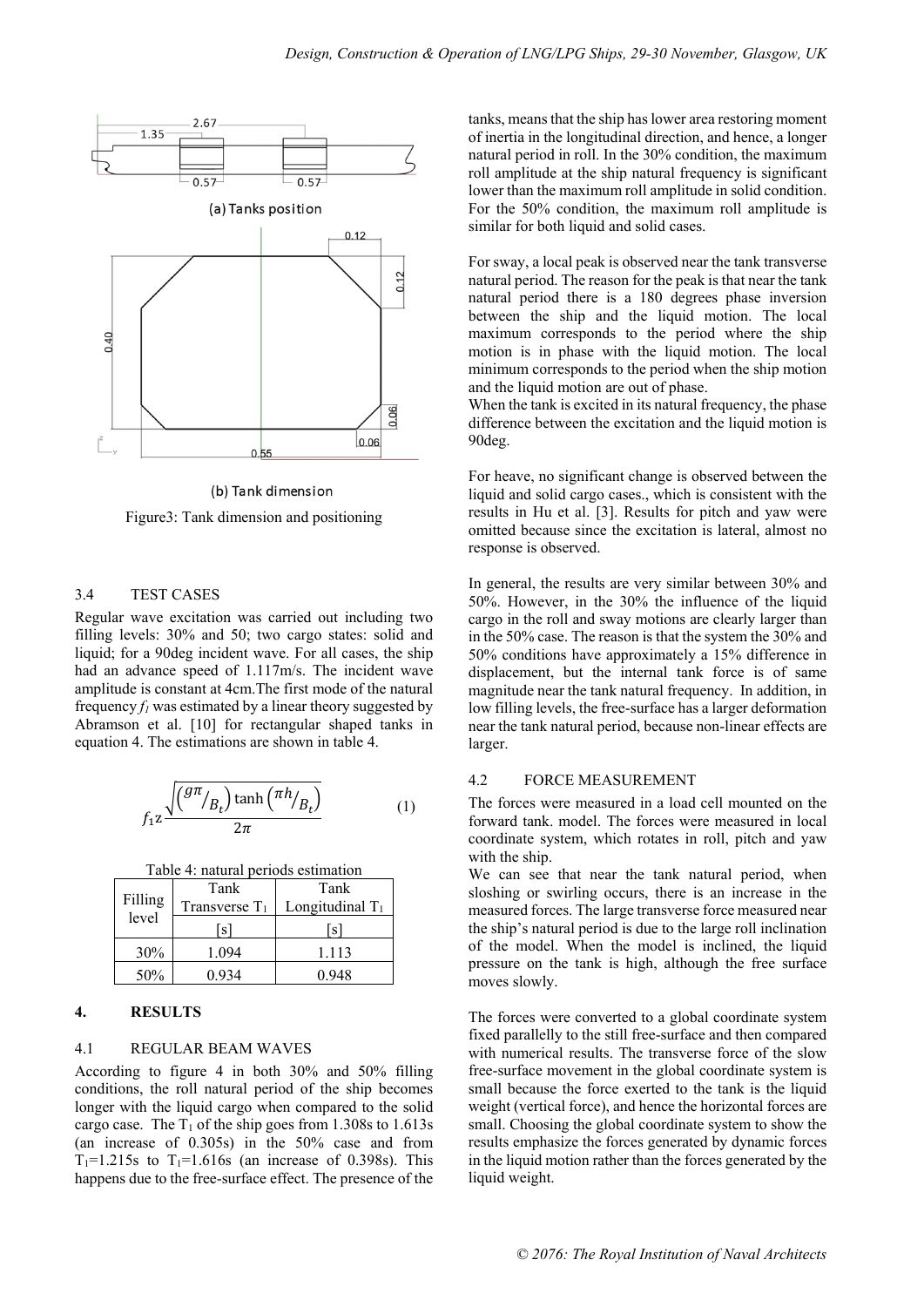

Figure 4 – RAO for 50% (left) and 30% (right) filling levels, beam sea

It can be seen in figure 6 that the sloshing and swirling happens near the tank natural frequency.

When transverse sloshing occurs, there is a sharp increase in the transverse force. When swirling occurs, there is an increase in both  $F_x$  and  $F_y$ .

Although the force comparison shows good agreement when dynamic effects are small, there are significant difference in the result near the tank natural period. It can be noted that the liquid effect on the ship motion can be predicted with reasonable accuracy, but the opposite is not true. The sloshing mode or swirling mode is very sensitive to the tank excitation.

In general, the comparison between  $F_y$  is reasonably predicted. However, Fx results has considerable differences. Such disparities were observed when different modes occurred. For example, in some cases in the experiment swirling occurred, while in the simulation sloshing occurred. When the tank is excited only in sway direction. The occurrence of swirling can be identified by checking the relation between  $F_x$  and  $F_y$ . When  $F_y$  is large and  $F_x$  is low, transverse sloshing is occurring. When both  $F_x$  and  $F_y$  are large, swirling is occurring.



Figure 5: Forces in local and global coordinate systems

When T<sub>1</sub>=0.934s, swirling occurs, and both  $F_x$  and  $F_y$ are excited, having almost the same magnitude and with a phase difference of 90 degrees. The phase diagram has a circle shape.

When  $T_1=0.984s$ , transverse sloshing occurs, the transverse force is predominant, and the diagram phase has the shape of a narrow ellipse.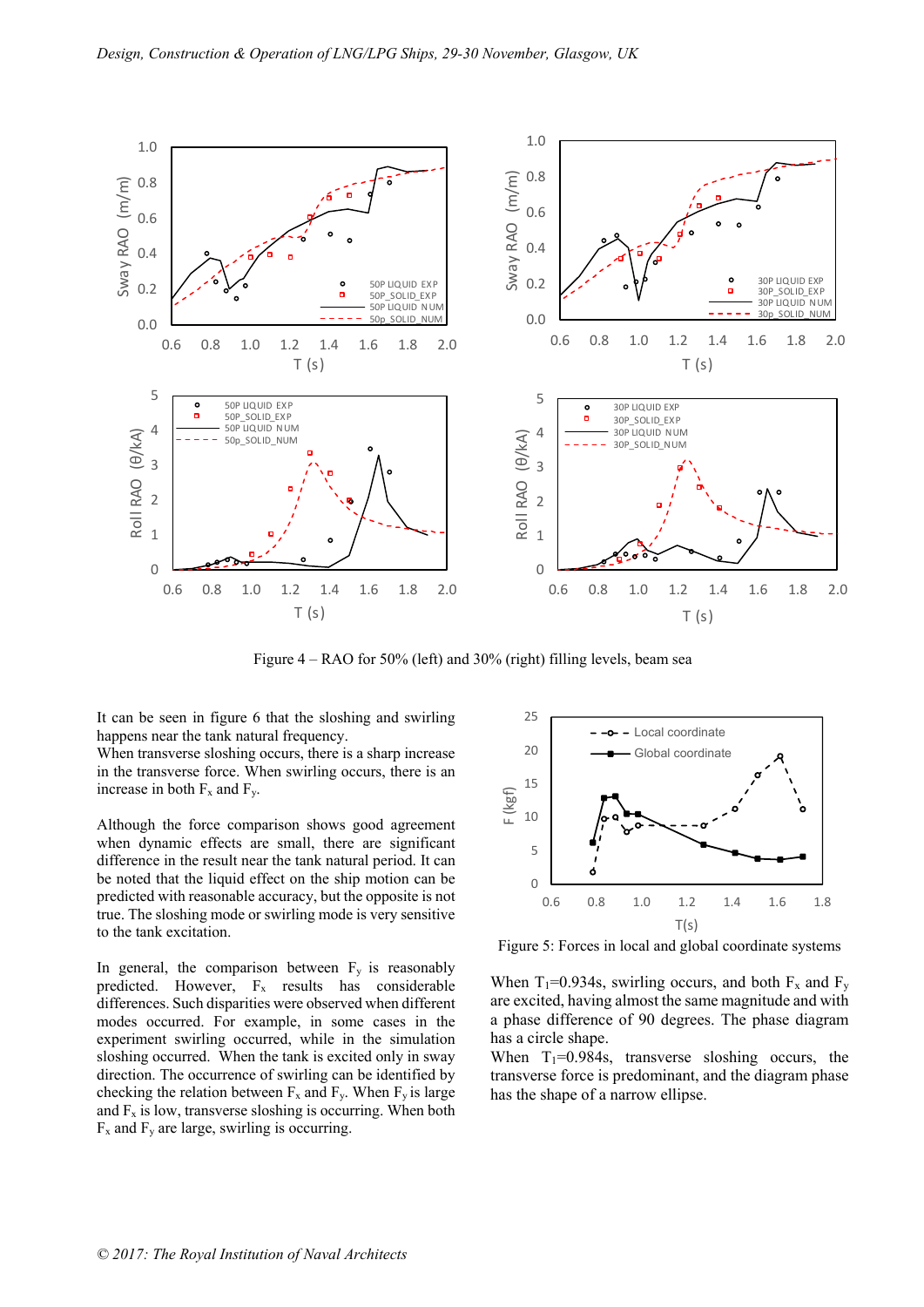

Figure 6: Measured forces in global coordinates

Figure 7 shows the cases where T= 0.934s and T=0.984s, respectively, are shown.





Figure 7: comparison between simulation and experiments for sloshing and swirling

## 4.4 INFLUENCE OF SLOSHING AND SWIRLING IN THE COUPLED SHIP MOTION

The case described in figure 7 shows swirling occurrence in the counter-clockwise direction. In the experiment, the rotation did not have a preferential direction, with both clockwise and clockwise swirling occurring. It is believed that small disturbances, such as deformations in the initial free-surface can trigger the rotation in one direction or the other.

In the simulation, it is possible in some cases to control the rotation direction by adding artificially a small inclination angle to the initial free-surface. An initial -2.0deg and a 2.0deg inclination around the y axis resulted in a counter clockwise and clockwise rotation, respectively.

In order to understand the effects of the rotation direction on the tank forces and the coupled motion, both cases were investigated. In addition, in order to compare the swirling effects to the sloshing effects, a third case where the tanks are 10% longer were also included. With a longer tank, only sloshing occurs. The liquid density of the computation liquid was adjusted to keep the liquid mass constant.

Figure 8 shows that depending on the rotation direction, the maximum force on the longitudinal direction is different. As expected, the longitudinal force for the transverse sloshing case is minimum. The transverse force  $F<sub>v</sub>$  have nearly the same magnitude and phase for all the three cases.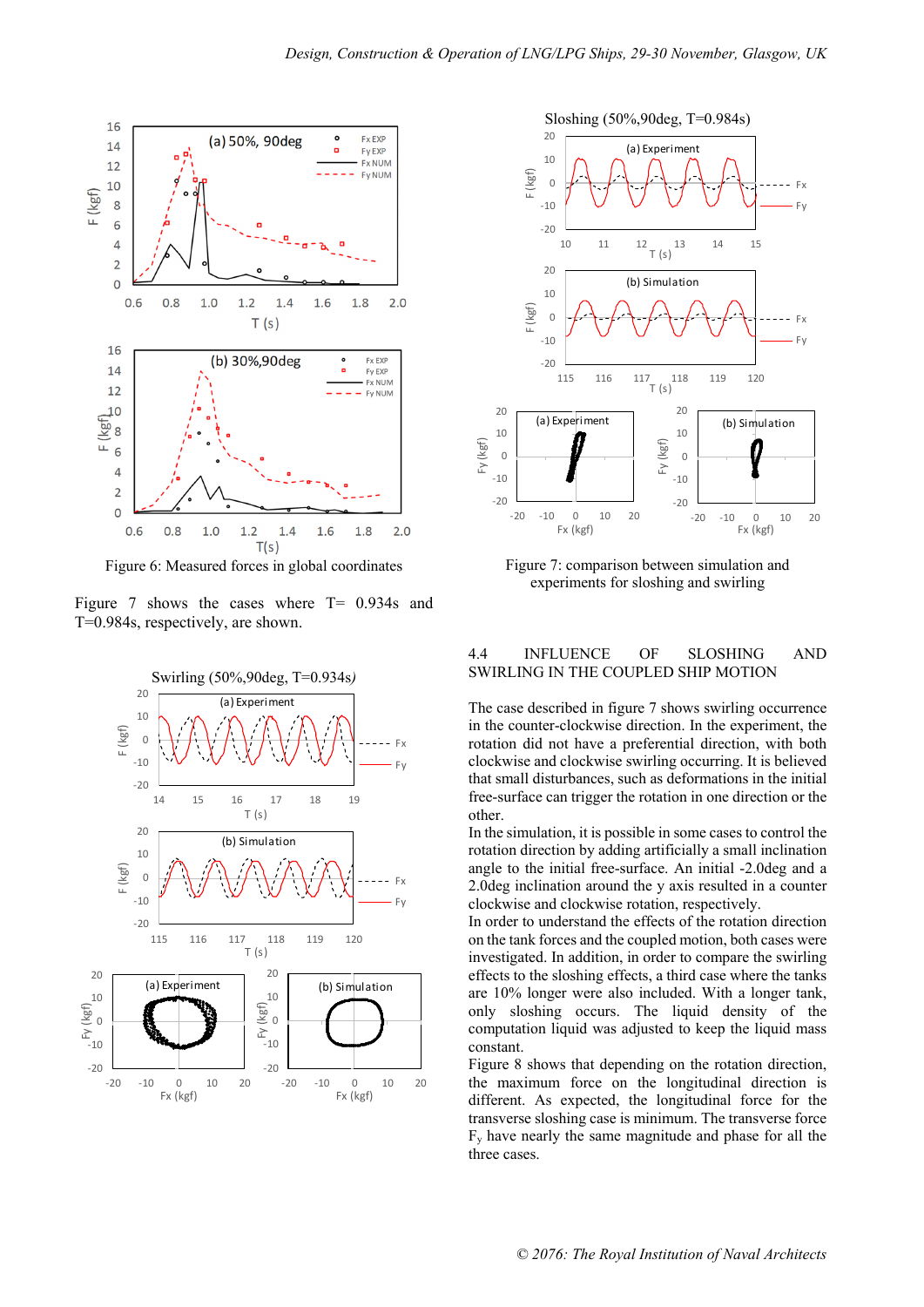

Figure 8: tank forces for different sloshing and swirling for 50% filling level, beam wave, T=0.934s.

In terms of coupled ship motion, the yaw and pitch motions are very small for beam waves and the heave has almost no influence from the liquid motion, so only sway and roll are shown in figure 9. Not a large variation is observed, but in terms of sway, the sloshing case is about 20% lower than both the swirling cases, whereas in terms of roll, the swirling in counter-clockwise is about 9% lower than sloshing and the clockwise swirling.



Figure 9: effect of sloshing and swirling on the coupled ship motion for 50% filling level, beam wave, T=0.934s.

#### **5. CONCLUSIONS**

A numerical method was developed to estimate the coupled behaviour of a ship and its internal tanks. A reasonably accurate prediction of the ship motion was obtained. The results are consistent with the results from different experiments and researches. The main effects of the liquid motion in the ship motion are: 1. The roll natural period becomes longer due to the free-surface effect. 2 A local roll peak occurs near the tank natural period which can be considerably large. 3 A small local peak appears in sway near the tank transverse natural period due to phase difference between the ship motion and the liquid motion. 4 No significant effect is observed on heave and pitch.

On the other hand, the liquid motion inside the tank showed significant difference between the measured and calculated forces, which suggests that slight differences in motion prediction can lead to significant differences in the liquid motion prediction. The prediction becomes especially difficult when the tank has breadth to length to ratio near 1, which is the case where both sloshing and swirling may occur. When the same mode occurred in the experiment and simulation, the force measurements were consistent.

The results show that the coupled behaviour is different when sloshing or swirling occurs. Moreover, the coupled behaviour is also dependent on the swirling rotation direction. The rotation direction did not show a constant pattern. The rotation direction is random or very hard to predict, and it strongly dependent on the initial freesurface condition.

#### **6. ACKNOWLEDGEMENTS**

Part of this research was carried out as ClassNK's Joint R&D with Industries and Academic Partners project. The authors would like to express their gratitude to ClassNK for their support.

## **7. REFERENCES**

- Nam B.W., Kim Y., Kim D.W., Kim Y.S., 'Experimental and Numerical Studies on Shi Motion Responses Coupled with Sloshing in Waves', Journal of Ship Research, Vol. 53, pp68-82, 2009
- 2. Jiang S.C., Teng B., Bai W., Gou Y., 'Numerical simulation of coupling effect between ship motion and liquid sloshing under wave action', Ocean Engineering 108, p140-154, 2015
- 3. Hu Z.Q., Wang S.Y., Chen G., Chai S.H., Jin Y.T, 'The effects of LNG-tank sloshing on the global motions o FLNG system', International Journal of Naval Architecture and Ocean Engineering 9, p114- 125, 2017